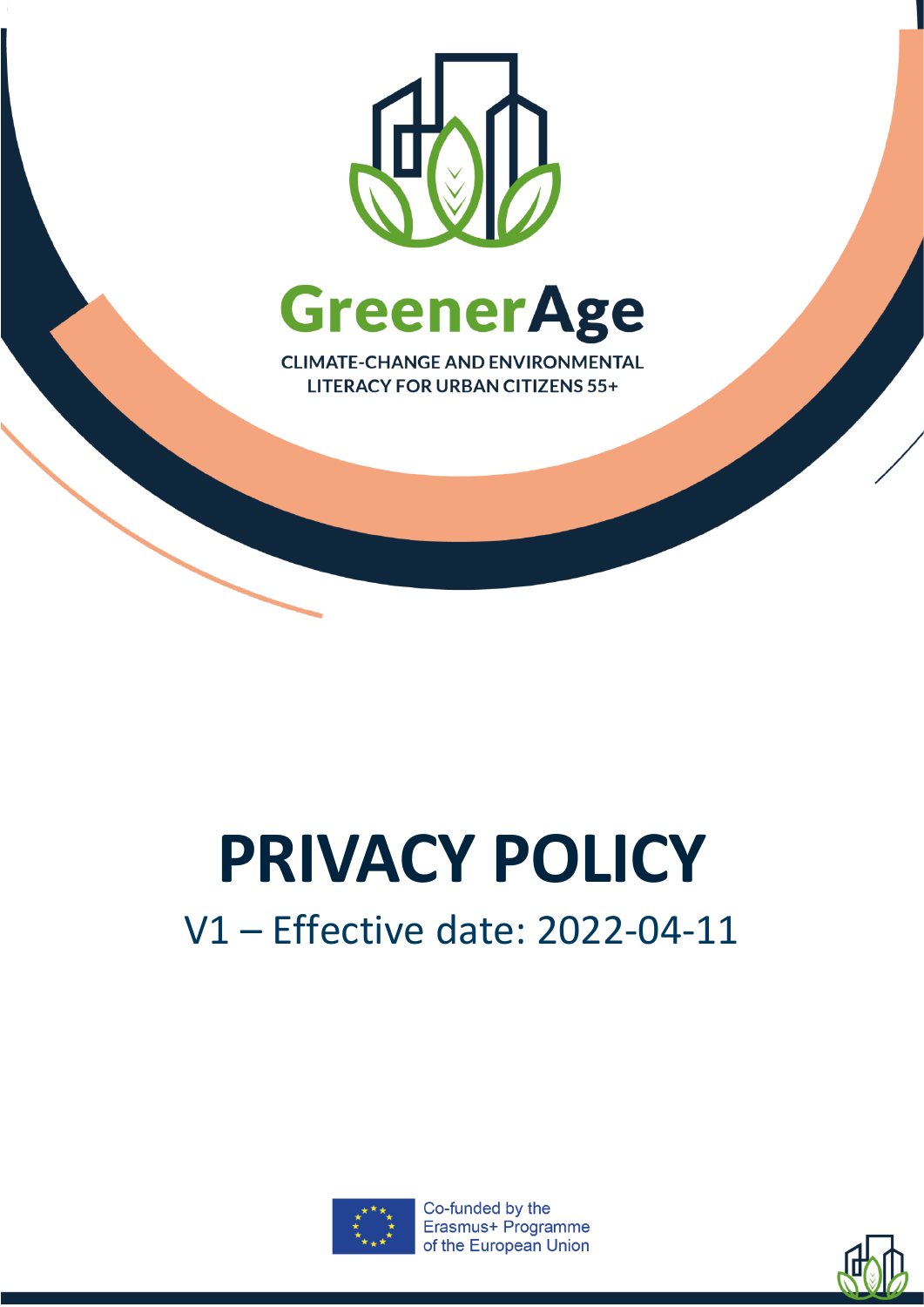



### **PRIVACY POLICY**

#### 1. **Introduction**

Welcome to the **GreenerAge project**.

The **GreenerAge project** ("us", "we", or "our") operates **https://greenerage.eu/** (hereinafter referred to as **"website"**).

Our Privacy Policy governs your visit to **https://greenerage.eu/**, and explains how we collect, safeguard and disclose information that results from your use of our website.

We use your data to provide and improve website. By using our website, you agree to the collection and use of information in accordance with this policy. Unless otherwise defined in this Privacy Policy, the terms used in this Privacy Policy have the same meanings as in our Terms and Conditions.

Our Terms and Conditions (**"Terms"**) govern all use of our website and together with the Privacy Policy constitutes your agreement with us (**"agreement"**).

#### 2. **Definitions**

**WEBSITE** means the <https://greenerage.eu/> website operated by thr GreenerAge project.

**PERSONAL DATA** means data about a living individual who can be identified from those data (or from those and other information either in our possession or likely to come into our possession).

**USAGE DATA** is data collected automatically either generated by the use of website or from website infrastructure itself (for example, the duration of a page visit).

**COOKIES** are small files stored on your device (computer or mobile device).



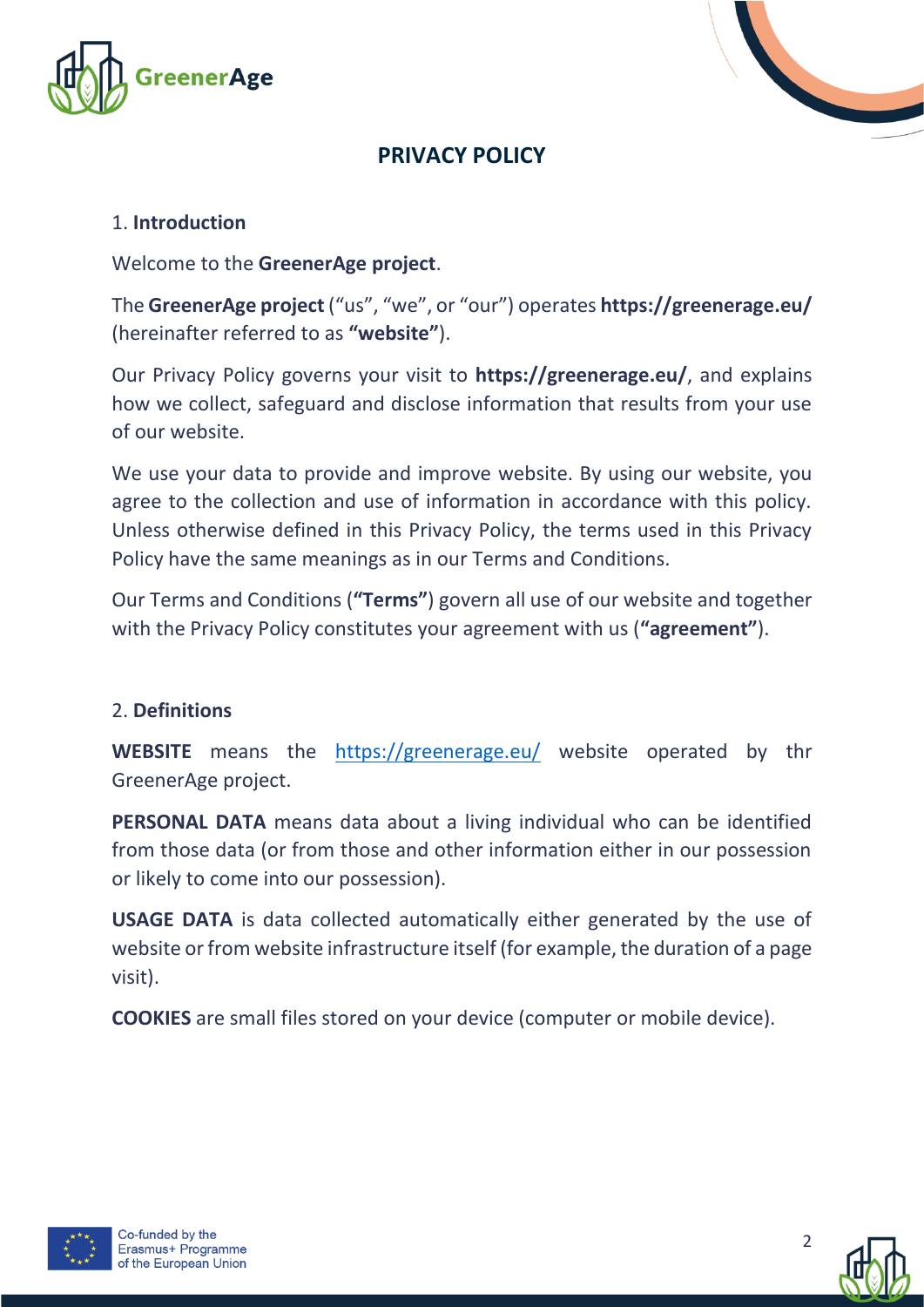

**DATA CONTROLLER** means a natural or legal person who (either alone or jointly or in common with other persons) determines the purposes for which and the manner in which any personal data are, or are to be, processed. For the purpose of this Privacy Policy, we are a Data Controller of your data.

**DATA PROCESSORS (OR SERVICE PROVIDERS)** means any natural or legal person who processes the data on behalf of the Data Controller. We may use the services of various website Providers in order to process your data more effectively.

**DATA SUBJECT** is any living individual who is the subject of Personal Data.

**THE USER** is the individual using our website. The User corresponds to the Data Subject, who is the subject of Personal Data.

#### 3. **Information Collection and Use**

We collect several different types of information for various purposes to provide and improve our website to you.

#### 4. **Types of Data Collected**

#### **Personal Data**

While using our website, we may ask you to provide us with certain personally identifiable information that can be used to contact or identify you (**"Personal Data"**). Personally identifiable information may include, but is not limited to:

- 0.1. Email address
- 0.2. First name and last name
- 0.3. Phone number
- 0.4. Address, Country, State, Province, ZIP/Postal code, City
- 0.5. Cookies and Usage Data



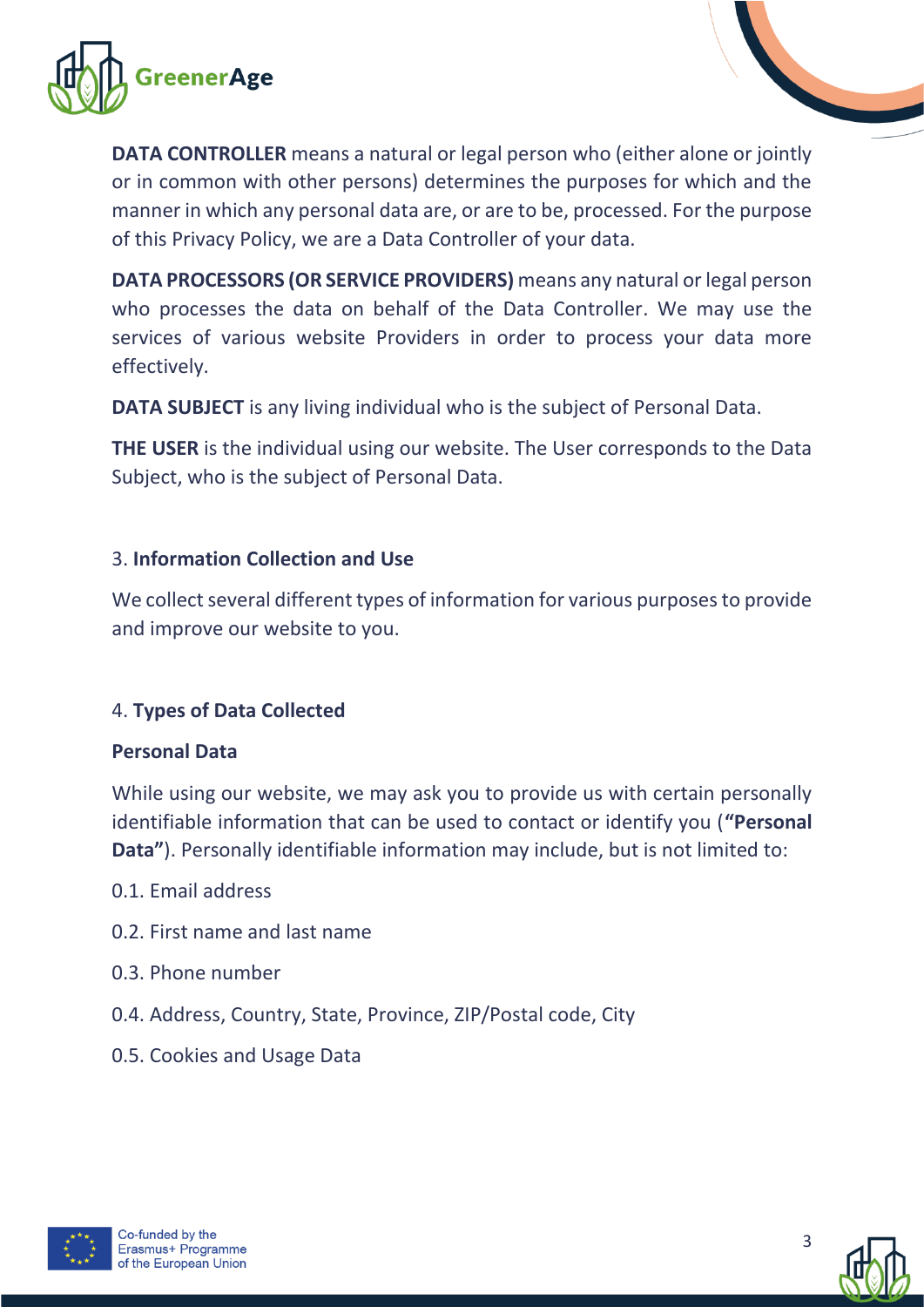

We may use your Personal Data to contact you with newsletters or dissemination materials and other information that may be of interest to you. You may opt out of receiving any, or all, of these communications from us by following the unsubscribe link.

#### **Usage Data**

We may also collect information that your browser sends whenever you visit our website or when you access website by or through any device (**"Usage Data"**).

This Usage Data may include information such as your computer's Internet Protocol address (e.g. IP address), browser type, browser version, the pages of our website that you visit, the time and date of your visit, the time spent on those pages, unique device identifiers and other diagnostic data.

When you access website with a device, this Usage Data may include information such as the type of device you use, your device unique ID, the IP address of your device, your device operating system, the type of Internet browser you use, unique device identifiers and other diagnostic data.

#### **Tracking Cookies Data**

We may use cookies and similar tracking technologies to track the activity on our website and we hold certain information.

Cookies are files with a small amount of data which may include an anonymous unique identifier. Cookies are sent to your browser from a website and stored on your device. Other tracking technologies are also used such as beacons, tags and scripts to collect and track information and to improve and analyze our website.

You can instruct your browser to refuse all cookies or to indicate when a cookie is being sent. However, if you do not accept cookies, you may not be able to use some portions of our website.



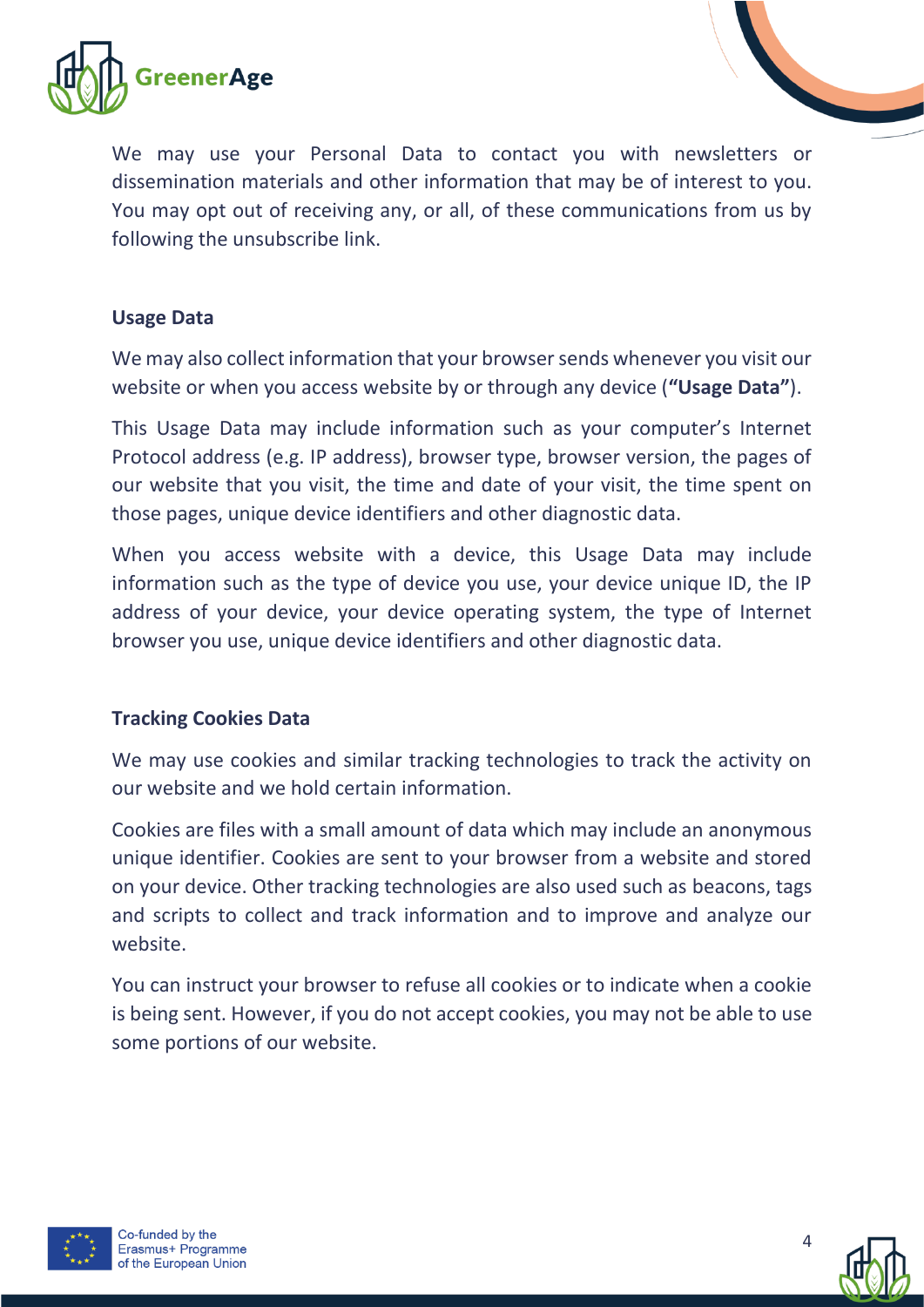



Examples of Cookies we may use:

- 0.1. **Session Cookies:** to operate our website.
- 0.2. **Preference Cookies:** to remember your preferences and various settings.
- 0.3. **Security Cookies:** for security purposes.

#### **Other Data**

While using our website, we may also collect other information, in relation to any of the project's outputs.

#### 5. **Use of Data**

The GreenerAge project uses the collected data for various purposes:

0.1. to provide and maintain our website;

0.2. to notify you about changes to our website;

0.3. to allow you to participate in interactive features of our website when you choose to do so;

0.4. to provide user support;

0.5. to gather analysis or valuable information so that we can improve our website;

0.6. to monitor the usage of our website;

0.7. to detect, prevent and address technical issues;

0.8. to fulfil any other purpose for which you provide it;

0.9. to carry out our obligations and enforce our rights arising from any contracts entered into between you and us, including for billing and collection;

0.10. to provide you with notices about your account and/or subscription, including expiration and renewal notices, email-instructions, etc.;



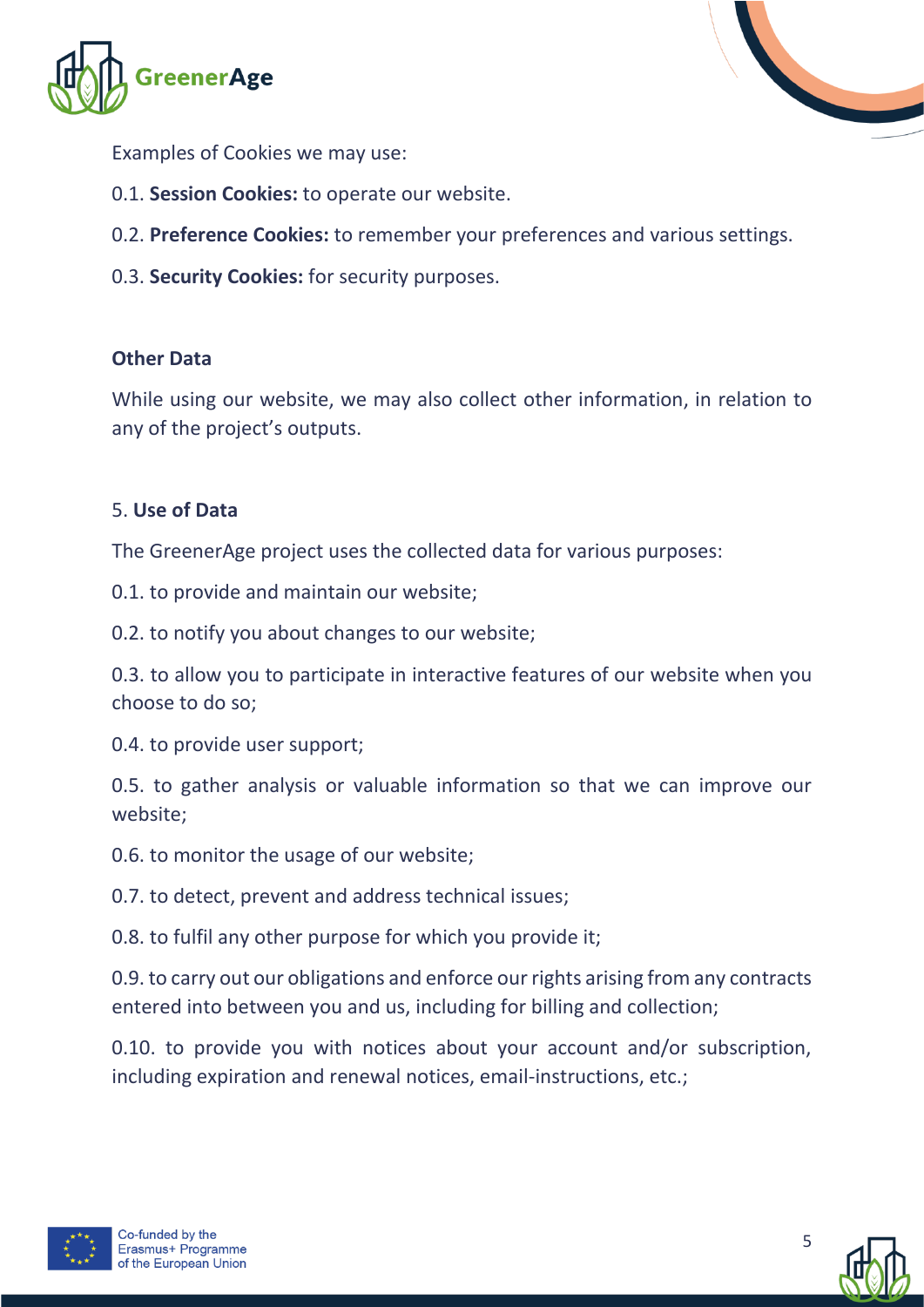



0.12. in any other way we may describe when you provide the information;

0.13. for any other purpose with your consent.

#### 6. **Retention of Data**

We will retain your Personal Data only for as long as is necessary for the purposes set out in this Privacy Policy. We will retain and use your Personal Data to the extent necessary to comply with our legal obligations (for example, if we are required to retain your data to comply with applicable laws), resolve disputes, and enforce our legal agreements and policies.

We will also retain Usage Data for internal analysis purposes. Usage Data is generally retained for a shorter period, except when this data is used to strengthen the security or to improve the functionality of our website, or we are legally obligated to retain this data for longer time periods.

#### 7. **Transfer of Data**

Your information, including Personal Data, may be transferred to – and maintained on – computers located outside of your state, province, country or other governmental jurisdiction where the data protection laws may differ from those of your jurisdiction.

If you are located outside Europe and choose to provide information to us, please note that we transfer the data, including Personal Data, to Europe and process it there.

Your consent to this Privacy Policy followed by your submission of such information represents your agreement to that transfer.



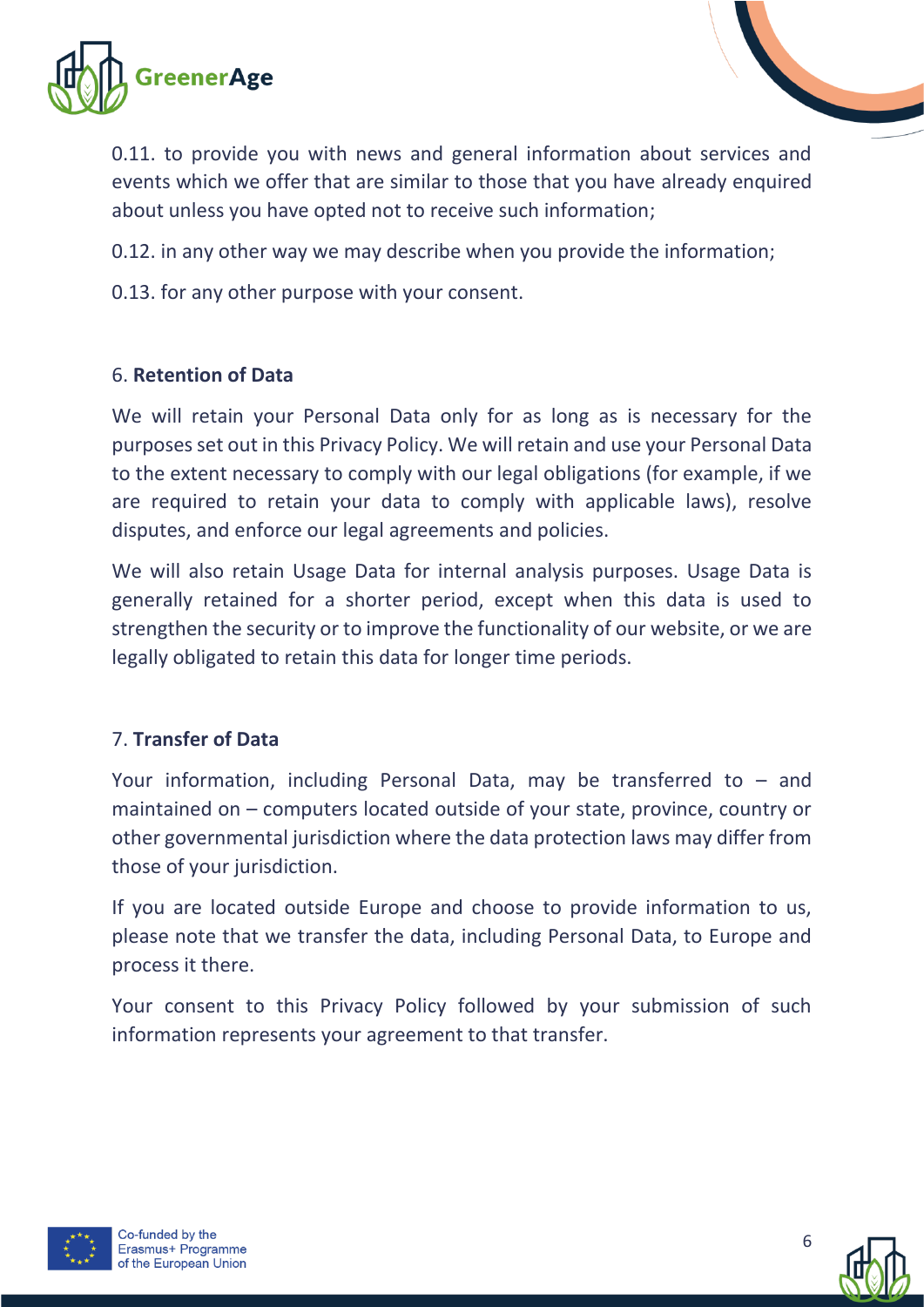



#### 8. **Disclosure of Data**

We may disclose personal information that we collect, or you provide:

#### 0.1. **Disclosure for Law Enforcement.**

Under certain circumstances, we may be required to disclose your Personal Data if required to do so by law or in response to valid requests by public authorities.

#### 0.2. **Other cases. We may disclose your information also:**

- 0.2.1. to fulfil the purpose for which you provide it;
- 0.2.2. for the purpose of including your company's logo on our website;
- 0.2.3. for any other purpose disclosed by us when you provide the information;
- 0.2.4. with your consent in any other cases;

0.2.5. if we believe disclosure is necessary or appropriate to protect the rights, property, or safety of the project, our partners, or others.

#### 9. **Security of Data**

The security of your data is important to us but remember that no method of transmission over the Internet or method of electronic storage is 100% secure. While we strive to use commercially acceptable means to protect your Personal Data, we cannot guarantee its absolute security.



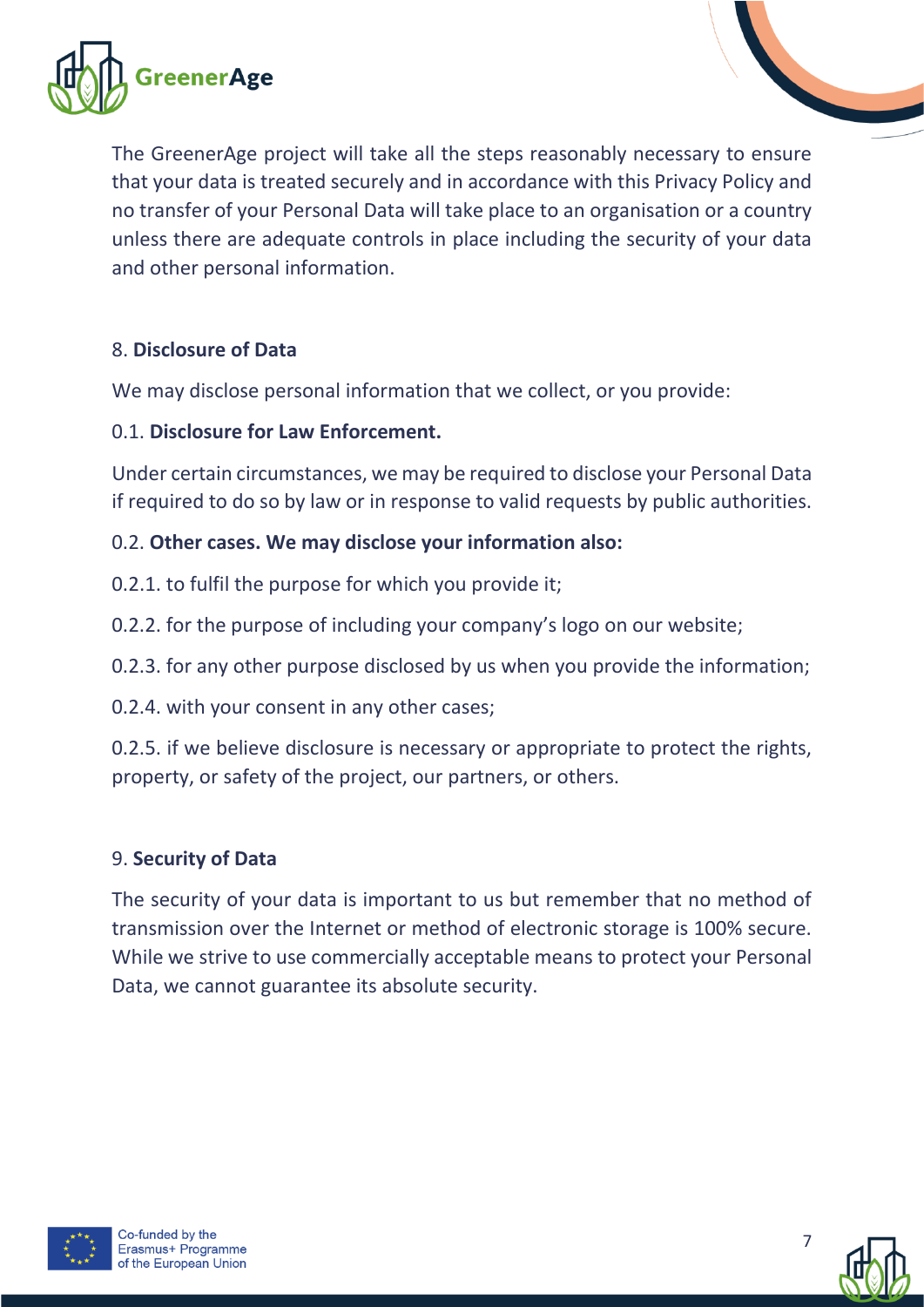

#### 10. **Your Data Protection Rights Under General Data Protection Regulation (GDPR)**

If you are a resident of the European Union (EU) and European Economic Area (EEA), you have certain data protection rights, covered by GDPR.

We aim to take reasonable steps to allow you to correct, amend, delete, or limit the use of your Personal Data.

If you wish to be informed what Personal Data we hold about you and if you want it to be removed from our systems, please email us at **info@shine2.eu**.

In certain circumstances, you have the following data protection rights:

0.1. the right to access, update or to delete the information we have on you;

0.2. the right of rectification. You have the right to have your information rectified if that information is inaccurate or incomplete;

0.3. the right to object. You have the right to object to our processing of your Personal Data;

0.4. the right of restriction. You have the right to request that we restrict the processing of your personal information;

0.5. the right to data portability. You have the right to be provided with a copy of your Personal Data in a structured, machine-readable and commonly used format;

0.6. the right to withdraw consent. You also have the right to withdraw your consent at any time where we rely on your consent to process your personal information;

Please note that we may ask you to verify your identity before responding to such requests. Please note, we may not able to provide website without some necessary data.

You have the right to complain to a Data Protection Authority about our collection and use of your Personal Data. For more information, please contact your local data protection authority in the European Economic Area (EEA).



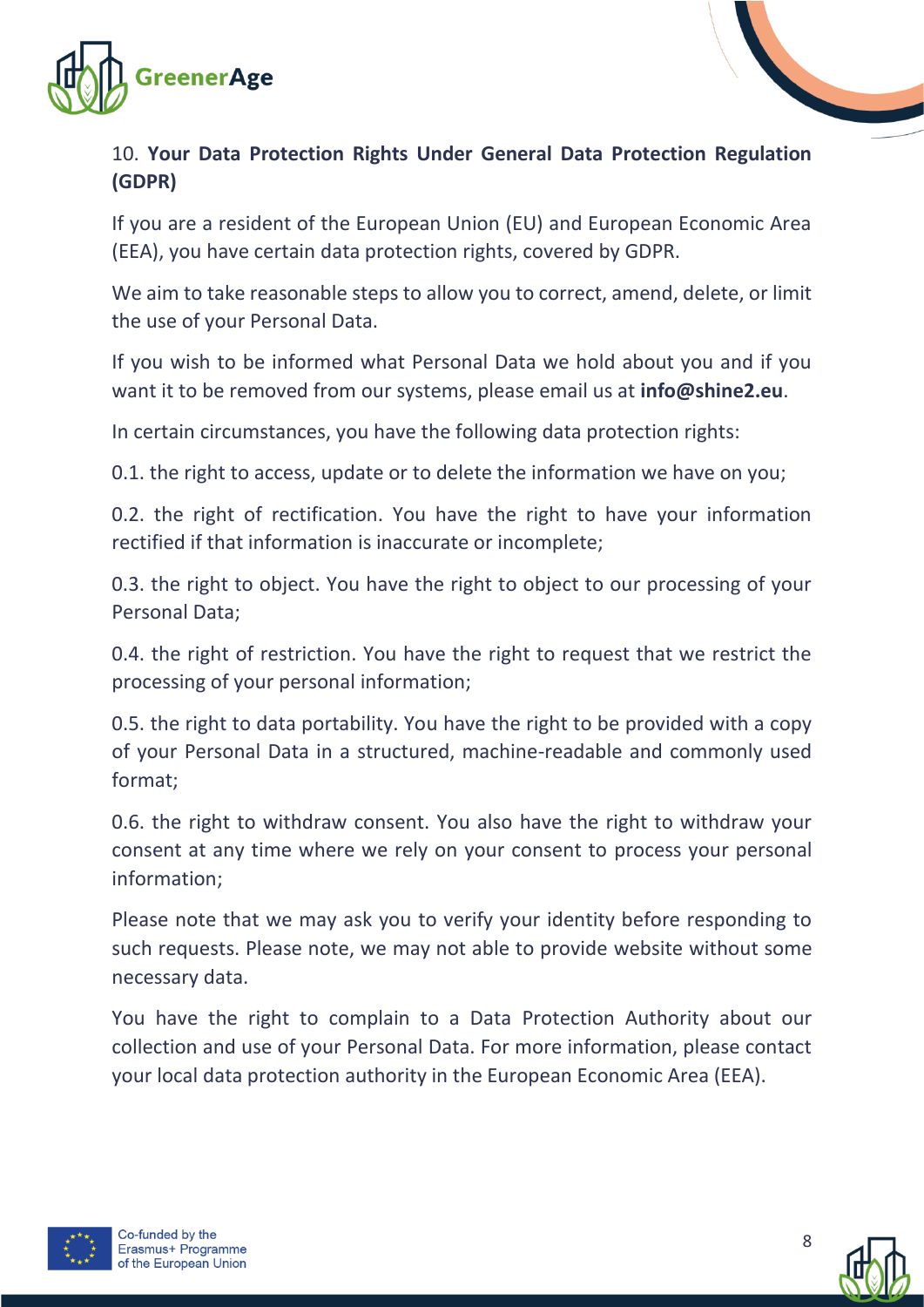



#### 11. **Website Providers**

We may employ third party companies and individuals to facilitate our website (**"website Providers"**), provide website on our behalf, perform website-related services or assist us in analysing how our website is used.

These third parties have access to your Personal Data only to perform these tasks on our behalf and are obligated not to disclose or use it for any other purpose.

#### 12. **Analytics**

We may use third-party website Providers to monitor and analyse the use of our website.

#### 13. **CI/CD tools**

We may use third-party website Providers to automate the development process of our website.

#### 14. **Links to Other Sites**

Our website may contain links to other sites that are not operated by us. If you click a third party link, you will be directed to that third party's site. We strongly advise you to review the Privacy Policy of every site you visit.

We have no control over and assume no responsibility for the content, privacy policies or practices of any third party sites or services.

#### 15. **Children's Privacy**

Our websites are not intended for use by children under the age of 18 (**"Child"** or **"Children"**).

We do not knowingly collect personally identifiable information from Children under 18. If you become aware that a Child has provided us with Personal Data, please contact us. If we become aware that we have collected Personal Data